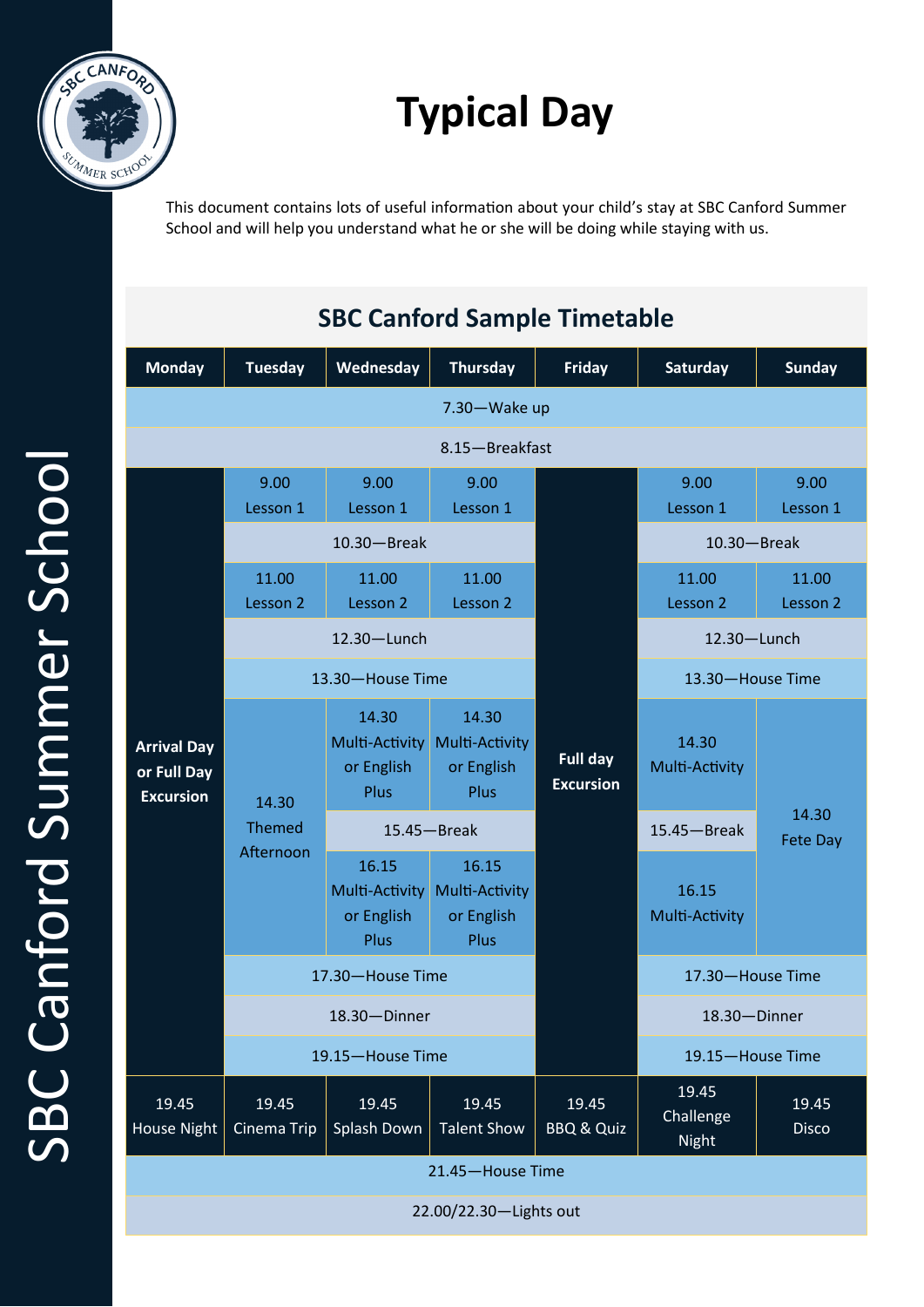

### **The Arrival Day**

The arrival day at Summer School is a very exciting, busy day and if your child has never been to Summer School before it is useful to know what to expect. If you have booked one of our airport transfers then your child will be met in the Arrivals Hall of the airport by a member of our staff. Your child will then be accompanied either to our Welcome Club, where they can have some refreshments and meet some other students before they go to the school, or they will be taken directly to the coach.

Whether they arrive via one of our transfer services or you bring them personally, all students are welcomed and checked-in on arrival at the school. Check-in at SBC Canford takes place in the school's 'Long Gallery'. Your child will sit with a member of our staff team, who will collect all valuable documents and pocket money to be kept in the school safe and will give them a UK SIM card which can be used in his or her own phone. Your child will then be taken to their boarding house, where they will be able to meet their House Parent, see their bedroom, have some time to unpack and meet some of the other new students who are also arriving.

During the afternoon and evening there will be some informal activities taking place (such as team games, sports or arts and crafts) so depending on what time your child arrives at the school he or she will be able to join in. Refreshments are available throughout the day for arriving students and parents. The first available main meal for new arrivals will be lunch.

As students will be arriving throughout the day and evening, it will feel like a very relaxed day. Some students do not arrive until later in the evening, so the main welcome and induction to the course will take place the morning after the arrival day. However there will be an informal welcome in each boarding house on the arrival evening, for all the students to get to know their House Parent.

#### **The Induction Day**

The day after the arrival day is when students will get to find out more about their stay with us. This is known as the 'Induction Day' and there will be a lot happening. After all the students have been woken up in their boarding houses by their House Parent and other members of our staff team it's time to go to the dining hall for breakfast.

Following breakfast the students will have a Welcome Talk which will be delivered by the Summer School Director and the other Managers. Here the students will be introduced to our wonderful and friendly staff team and will be given an introduction to the Summer School.

As students have been placed into classes before the summer using the results of their online English language assessment, they will go straight into their first morning lesson after the Welcome Talk. After their morning lessons, all students have lunch together in the dining room followed by some free time in their boarding house.

During the afternoon, the students will be offered a range of activities from our Multi-Activity Programme. This is a great opportunity for the students to continue getting to know their new friends with the focus on everybody getting involved and having fun as a group. This atmosphere continues into the evening and after dinner as a school there will be some house time followed by an evening activity for everyone to take part in.